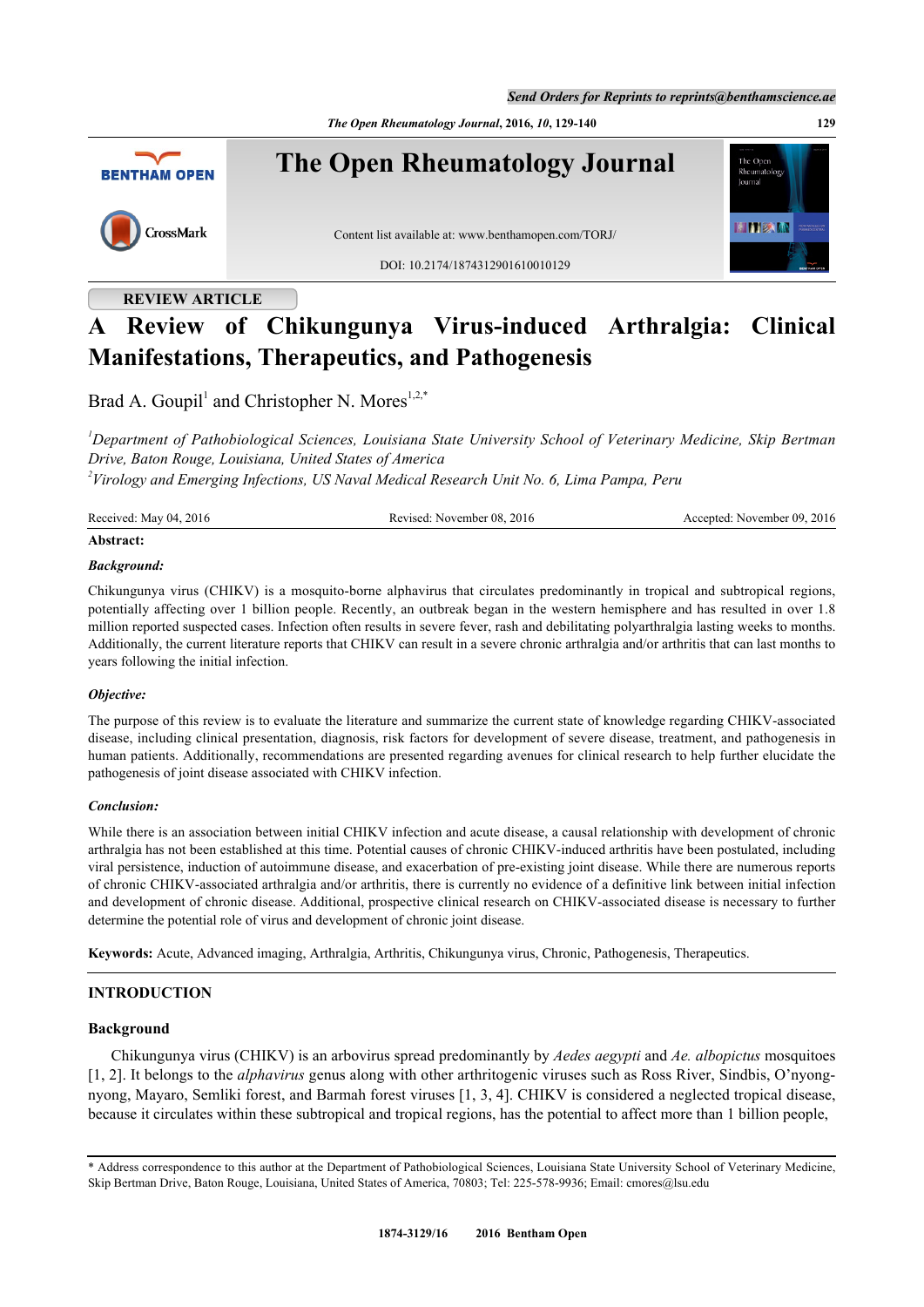and many at-risk people live in poverty stricken regions [[5](#page-8-1)]. Recently, CHIKV-induced disease was named a nationally notifiable condition in the United States, because of a severe ongoing outbreak in the western hemisphere [\[6](#page-8-2)]. The outbreak initially began in October of 2013 and has since spread throughout the western hemisphere, affecting 45 countries and territories and causing approximately 1.8 million reported suspected cases as of March 2016 [[7\]](#page-8-3). In 2014, 2,811 cases of CHIKV-induced disease were reported in the United States, which included 12 locally acquired cases in Florida [[6\]](#page-8-2). The case numbers decreased in 2015, resulting in a total of 896 cases of CHIKV-induced disease and 1 locally acquired case in Texas [[8\]](#page-8-4). This demonstrates a significant risk of outbreak in the US because of the ongoing epidemic in the Americas and the widespread presence of competent mosquito vectors [\[1](#page-7-0)].

While there have been millions of people affected by CHIKV within the last decade, methods of prevention and treatment are still lacking. Preventive measures focus on the mosquito vector and include recommendations such as wearing long sleeves, making use of mosquito nets, elimination of mosquito breeding sites and use of insecticides [[9\]](#page-8-5). Several vaccines are in various stages of development, though none are yet commercially available [\[10](#page-8-6) - [16\]](#page-8-7). Treatments are generally symptomatic and supportive, and the efficacies of potentially more specific therapies are currently unknown [\[17](#page-8-8), [18](#page-8-9)].

#### **Disease Manifestations**

Following an incubation period of 2-7 days, approximately 95% of infected people will develop symptoms [\[9](#page-8-5), [19\]](#page-8-10). These consist of high fever, headaches, rash, myalgia and severe joint pain, for which the virus was named; "chikungunya" is a Makonde word in Tanzania meaning "to walk bent over" or "that which bends up" [[20](#page-8-11)]. In most cases these symptoms will resolve in approximately 2 weeks[[9](#page-8-5)]. However, as many as 88% of people can have arthralgia persisting for 1 month after the initial symptoms [\[21](#page-8-12)]. Additionally, the current literature reports that CHIKV can result in a severe chronic arthralgia and/or arthritis that can last months to years following the initial infection [[21](#page-8-12), [22\]](#page-8-13). While there is an association between initial CHIKV infection and chronic disease, a causal relationship has not been established at this time. However, potential causes of chronic CHIKV-induced arthritis have been postulated, including viral persistence, induction of autoimmune disease, and exacerbation of pre-existing joint disease [[4,](#page-8-0) [23\]](#page-8-14).

Additionally, while less common, severe manifestations including gastrointestinal disease, neurologic complications including meningoencephalitis and seizures, cardiovascular disease, hemorrhagic manifestations, and death have been reported [[9](#page-8-5), [17,](#page-8-8) [24](#page-8-15) - [26](#page-8-16)]. These severe manifestations are more frequent in children, the elderly, and people that have underlying comorbidities [\[17,](#page-8-8) [27](#page-9-0)]. Recently, maternal-fetal transmission has also been reported, resulting in some neonatal mortality [\[19](#page-8-10), [25](#page-8-17)]. Research has indicated that these neonatal infections occur as a result of direct contact with blood of mothers that are viremic at the time of parturition, rather than *via* placental transfer of virus [[19,](#page-8-10) [28](#page-9-1)]. These neonatal cases occurred in approximately 3 out of 1,000 births during the La Reunion outbreak [[17\]](#page-8-8) and often resulted in severe manifestation in infants, including seizures, hemorrhagic disease, and abnormalities in cardiac function [[19](#page-8-10), [26\]](#page-8-16).

#### **Risk Factors for Severe Disease**

Numerous risk factors for development of severe disease in adult patients have been reported including age and gender [\[9](#page-8-5), [29\]](#page-9-2). Disease is often considered to be more severe in adults than in children, though adults younger than 35 years appear to be protected [[29,](#page-9-2) [30](#page-9-3)]. However, it should be noted that some studies have found no correlation between age and disease severity [[9\]](#page-8-5). Similarly, while some studies have reported an increased risk of severe disease in women [\[9](#page-8-5), [31](#page-9-4)], others have demonstrated no significant difference associated with gender [\[30](#page-9-3), [32](#page-9-5)].

A relationship between some of the more unusual disease manifestations described above and presence of underlying comorbidities at the time of initial infection has been described in up to 71.6% of patients [\[32](#page-9-5)]. Some of the more commonly reported comorbidities include hypertension and respiratory or cardiovascular disease [\[9](#page-8-5), [29](#page-9-2)]. Ischemic heart disease and diabetes have been implicated as risk factors for persistent joint disease [[30,](#page-9-3) [32](#page-9-5)]. Pre-existing joint disease has also often been associated with an increased susceptibility to development of chronic CHIKV-associated arthritis [[24](#page-8-15)]. In one multivariate model, the 3 variables that were independently associated with chronic CHIKVassociated joint disease were being 45 years old or older, the initial severity of joint pain, and underlying osteoarthritis [\[29](#page-9-2)]. However, in a cohort of patients that developed chronic arthralgia following the La Reunion outbreak, only 2.8% had pre-existing joint pain, indicating that there are likely other, as yet unidentified factors involved in the development of this manifestation [[30\]](#page-9-3). An additional confounding factor is that presence or absence of pre-existing joint disease is often ascertained *via* self-reporting questionnaires, while thorough orthopedic evaluations at the time of or prior to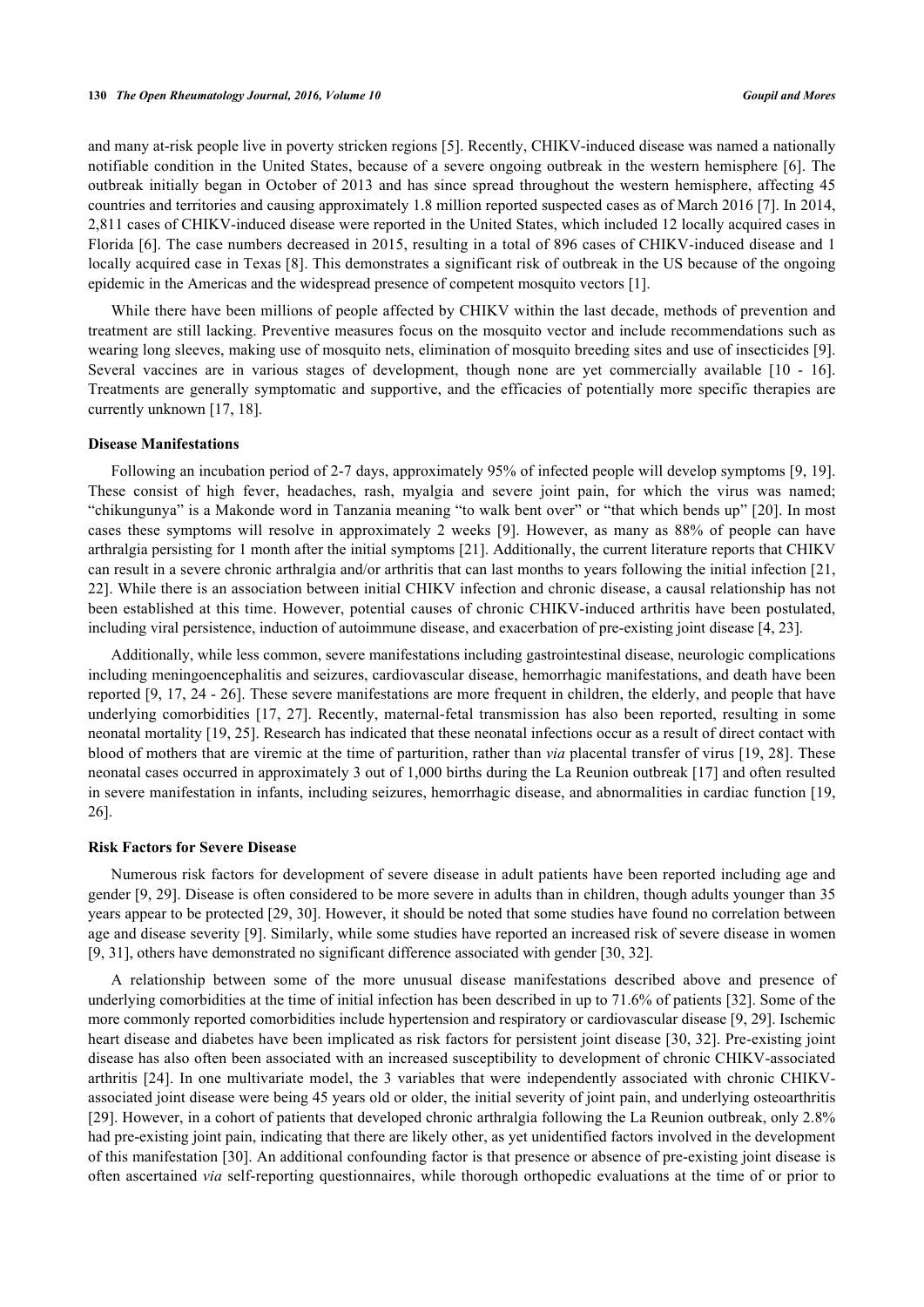initial infection are rarely performed [[29](#page-9-2), [33](#page-9-6) - [36](#page-9-7)]. Therefore, an association between pre-existing joint disease and the risk of development of prolonged chronic CHIKV-associated disease is still unproven.

In addition to the existence of underlying joint disease at the time of infection, the severity of acute disease has also been linked to risk of development of persistent arthralgia and/or arthritis. The parameters of initial disease severity that have been correlated with chronic disease include presence of joint swelling, severity of joint pain, and a stronger Th1 response with concurrent weak Th2 response during the acute phase of disease [[22,](#page-8-13) [29](#page-9-2)]. Other measures of initial disease severity during acute disease were not associated with development of chronic disease, including initial viral load, number of joints affected, and duration of hospitalization [\[30](#page-9-3)].

# **JOINT DISEASE**

### **Clinical Presentation**

#### *Symptoms*

One of the most consistent and debilitating manifestations of CHIKV-induced disease in people consists of an often widespread, severe and incapacitating arthralgia, occurring in 85-100% of people with symptomatic infection [\[25,](#page-8-17) [29](#page-9-2), [30,](#page-9-3) [37](#page-9-8)]. In fact, this disease manifestation is so common in CHIKV-induced disease, it has been reported that the presence of concurrent high fever and arthralgia has a specificity of 99.6% and positive predictive value of 84.6% for the diagnosis of CHIKV infection [\[38](#page-9-9)]. However, it should be noted that other arboviruses such as dengue, Zika, and other alphaviruses can have similar clinical presentations, including fever and arthralgia. Additionally, some of these such as dengue, Zika, and CHIKV are currently co-circulating in the western hemisphere [\[39](#page-9-10)], thus care should be taken to definitively identify the cause in any case with this presentation.

In most cases of CHIKV infection, patients develop symmetric oligo or polyarthralgia within minutes to days following the initial onset of fever [\[9](#page-8-5), [18,](#page-8-9) [40](#page-9-11)]. While any joint can be affected, those that are most commonly reported are the distal extremities such as wrists, metacarpal and interphalangeal joints, as well as the ankles and metatarsophalangeal joints [[18,](#page-8-9) [20,](#page-8-11) [36,](#page-9-7) [40,](#page-9-11) [41\]](#page-9-12), though some studies have indicated that the knee is also commonly affected [[9,](#page-8-5) [31,](#page-9-4) [36](#page-9-7), [42\]](#page-9-13). While the majority of cases have this distribution, it is important to recognize that patient presentation can vary and include asymmetric polyarthritis, monoarthralgia, and involvement of less commonly affected joints, such as the elbow, hip, and shoulder, as well as vertebral pain in sacroiliac, lumbosacral, and cervical regions [[9](#page-8-5), [43,](#page-9-14) [44\]](#page-9-15). Arthralgia associated with CHIKV infection is often considered to be the result of tenosynovitis and enthesopathy [\[9](#page-8-5), [37](#page-9-8), [41\]](#page-9-12) and can be associated with paresthesia of the overlying skin[[24](#page-8-15)]. In many cases, these manifestations of arthralgia will resolve within 1 to 4 weeks after the initial onset [[20,](#page-8-11) [22,](#page-8-13) [25\]](#page-8-17).

However, in a wide range of cases (1.6-89.7%), patients can have chronic ongoing or relapsing joint disease lasting months to years after the initial disease onset[[21,](#page-8-12) [22](#page-8-13), [27](#page-9-0), [29](#page-9-2), [30](#page-9-3), [32](#page-9-5), [35,](#page-9-16) [37,](#page-9-8) [40,](#page-9-11) [42\]](#page-9-13). The distribution of joint manifestations in the chronic form is similar to the acute, including symmetrical involvement of joints of the distal extremities, knee, shoulders, and rarely the back [[20,](#page-8-11) [29](#page-9-2), [32](#page-9-5), [35,](#page-9-16) [37](#page-9-8)]. Again, these symptoms are often associated with the presence of synovitis and/or tenosynovitis, articular destruction has been rarely reported, and as many as 15% of patients develop Raynaud's syndrome [\[26](#page-8-16), [27](#page-9-0), [37](#page-9-8), [41](#page-9-12)].

The mechanisms involved in the development of the chronic or relapsing form of CHIKV-associated joint disease are poorly understood. Incidences of chronic CHIKV-associated joint disease have been fairly commonly reported since the La Reunion outbreak, though in most reports concurrent underlying joint abnormalities present prior to or at the time of infection cannot be ruled out [[27,](#page-9-0) [29](#page-9-2), [30,](#page-9-3) [35](#page-9-16)]. Additionally, it is possible that some patients develop joint disease such as osteoarthritis or rheumatoid arthritis, completely unrelated to the previous CHIKV infection. Ambiguities in the pathogenesis of CHIKV-associated joint disease and the potential continued or permanent damage that may occur during acute infection make proper classification of chronic CHIKV-associated joint disease difficult. The potential mechanisms associated with chronic CHIKV-associated joint disease are unknown, and no animal model currently replicates this aspect of disease. Therefore, the association between CHIKV infection and chronic joint pain is still unclear.

#### **Diagnosis of CHIKV Infection**

As discussed, the clinical presentation of CHIKV-associated arthralgia during the acute stages can be quite similar to other arthritogenic alphaviruses and other tropical arboviruses such as dengue and Zika [\[39](#page-9-10), [45](#page-9-17)]. Therefore, definitive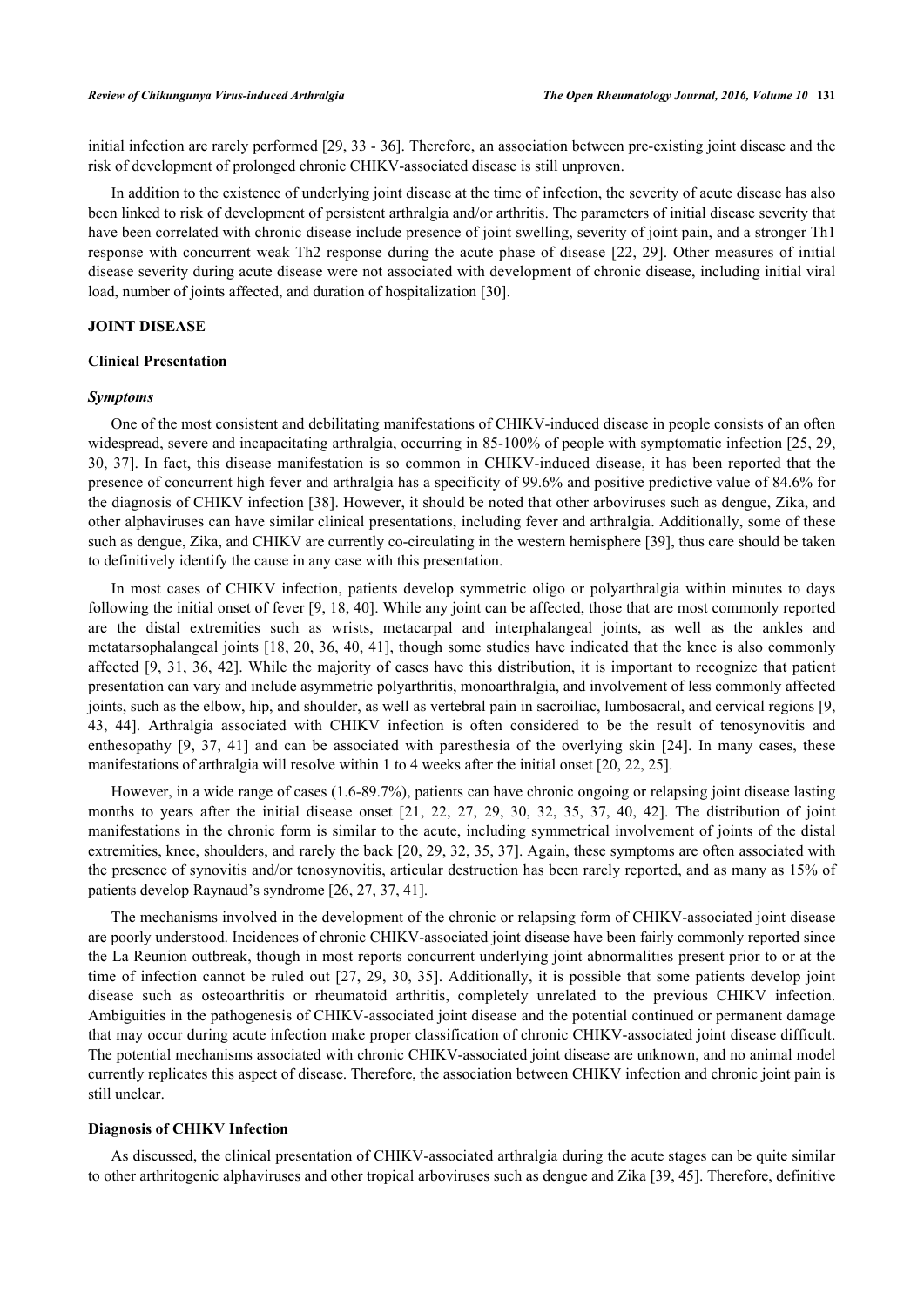diagnosis is required. Serological assays for detection of anti-CHIKV IgM or IgG can be performed during the first few weeks or months, respectively, though false negative results can occur depending on the stage of disease [\[46](#page-9-18)]. Because of the high viremia associated with disease (see **Blood and Clinical Chemistry Laboratory Results** below), reversetranscriptase polymerase chain reaction (RT-PCR) or virus isolation utilizing cell culture or animal inoculation can be performed during the acute stage, but is only useful at 1 to 2 weeks post-infection [[10,](#page-8-6) [46\]](#page-9-18).

#### **Blood and Clinical Chemistry Laboratory Results**

In the acute stages of the disease, results of a complete blood cell count can be variable, though leukopenia, often as a result of lymphopenia, is one of the most common presentations [[9,](#page-8-5) [19](#page-8-10), [25\]](#page-8-17). This will often persist for the first week of infection, and is occasionally accompanied by thrombocytopenia and an increased hematocrit [\[9](#page-8-5), [19](#page-8-10)]. In most instances, these parameters will return to normal in the second week of infection [\[25](#page-8-17)], though a persistent lymphopenia 36 months after the initial infection has been rarely reported [[30](#page-9-3)]. Blood chemistry results are often normal throughout the disease course, though increased liver enzymes including ALT and AST have been reported [\[9](#page-8-5), [25](#page-8-17)].

A high viremia is common in infected patients, frequently ranging from  $10^8$  to  $10^{12}$  viral RNA copies/mL, and lasting up to 12 days after the initial onset of clinical symptoms [[17,](#page-8-8) [24,](#page-8-15) [25](#page-8-17), [31\]](#page-9-4). In many cases, patients with higher viremias had more severe alterations in the above-mentioned CBC and chemistry results [[31\]](#page-9-4). Persistent viremias are not apparent during the chronic stage of disease [\[30](#page-9-3), [41\]](#page-9-12). Infected patients will often seroconvert and have measurable IgG levels within the first week, sometimes as early as 2 days post infection [[24\]](#page-8-15), and lasting for years after the initial infection [[41](#page-9-12)]. Additionally, many studies have demonstrated persistent IgM levels in patients lasting 18 months or longer [\[24](#page-8-15), [30](#page-9-3), [32](#page-9-5), [36,](#page-9-7) [41\]](#page-9-12). Neutralizing IgM antibodies can also be found in the synovial fluid of patients 3 months after the initial infection [\[27](#page-9-0)]. These findings suggest that continued immune stimulation could play a role in some cases of prolonged CHIKV-associated arthritis.

In fact, several studies have suggested that chronic CHIKV-associated arthritis is similar to rheumatoid arthritis (RA)[[9,](#page-8-5) [40](#page-9-11)], in part due to similarities in clinical presentation and laboratory results. Many patients meet the requirements established by the American College of Rheumatology to be diagnosed with RA [[35,](#page-9-16) [40](#page-9-11)]. Studies have demonstrated positivity for rheumatoid factor (RF) in 13.6-57.1% of patients with chronic CHIKV-associated arthritis [\[20](#page-8-11), [37](#page-9-8), [40](#page-9-11)], though others reported no RF positivity in any patients [\[35](#page-9-16)].

Other similarities in laboratory results shared by CHIKV and RA include variably elevated erythrocyte sedimentation rates, elevated C-reactive protein, and presence of anti-citrullinated protein antibodies [[9,](#page-8-5) [20](#page-8-11), [31,](#page-9-4) [35,](#page-9-16) [38](#page-9-9), [40,](#page-9-11) [47](#page-10-0)]. However, none of these are consistent findings in patients with acute or chronic CHIKV-associated arthralgia. Thus the association between CHIKV infection and development of autoimmune diseases such as RA unclear [\[23](#page-8-14)]. In at least some of these cases, it is possible the development of RA in patients is completely unrelated to previous CHIKV infection.

#### **Alterations in Cytokines Associated with CHIKV Infection**

During acute stages of disease (4-7 dpi), numerous cytokines are reportedly elevated including IFN-α, IL-1Ra, IL-2R, IL-6, IL-7, IL-8, IL-12, IL-15, IL-4, MIG/CXCL-9, MIP-1α/CCL-3, HGF, bFGF, G-CSF, GM-CSF, and eotaxin/CCL-11 [\[22,](#page-8-13) [31](#page-9-4), [48](#page-10-1)]. Some of these cytokines, such as IL-1β, IL-6, and RANTES have been correlated with disease severity [[31,](#page-9-4) [49](#page-10-2)], while increased levels of others are correlated specifically with higher viral load, such as IFNα, IL-6, IL-16, IL-17, IL-1Ra, MCP-1, IL-12, IP-10/CXCL-10, IL-18, IL-18bp [[22](#page-8-13), [31](#page-9-4)]. At later timepoints in acute disease (10-15 dpi), a shift towards Th2 cytokines such as IL-4 and eotaxin has been reported [[31\]](#page-9-4), though elevations in Th1 cytokines such as IL-12 can also occur [\[22](#page-8-13)]. Unfortunately, most of these studies do not specifically correlate cytokine profiles with joint manifestations, though Rulli *et al.* reported that patients experiencing polyarthralgia had higher levels of MCP-1, TNF- $\alpha$  and IFN- $\gamma$  [\[50](#page-10-3)].

During later stages of disease, elevations in some cytokines have been associated with ongoing disease and persistent arthralgia, including IL-1Ra, IL-17, IL-6, MCP-1, MIP-1α, MIP-1β, IL-8, GM-CSF, IFN-α, and IL-12 [[22](#page-8-13), [31,](#page-9-4) [49,](#page-10-2) [51](#page-10-4), [52\]](#page-10-5). Increased levels of CXCL10 and CXCL9 have been associated with more severe disease at 6 months post-infection [\[53](#page-10-6)]. Interestingly, it has also been reported that patients who recovered from disease had higher levels of HGF and eotaxin during the recovery period than patients with continuing disease manifestations [\[22](#page-8-13)]. While the majority of these studies focused on serological analyses, IFN-α, IL-6, MCP-1, IL-8, and MMP2 have been demonstrated within the synovium of a patient with chronic arthralgia, while not present in two fully recovered patients [\[22](#page-8-13)]. Unfortunately, many of the reports on cytokine profiles of patients yield differing results [\[22](#page-8-13), [48,](#page-10-1) [51](#page-10-4)], so the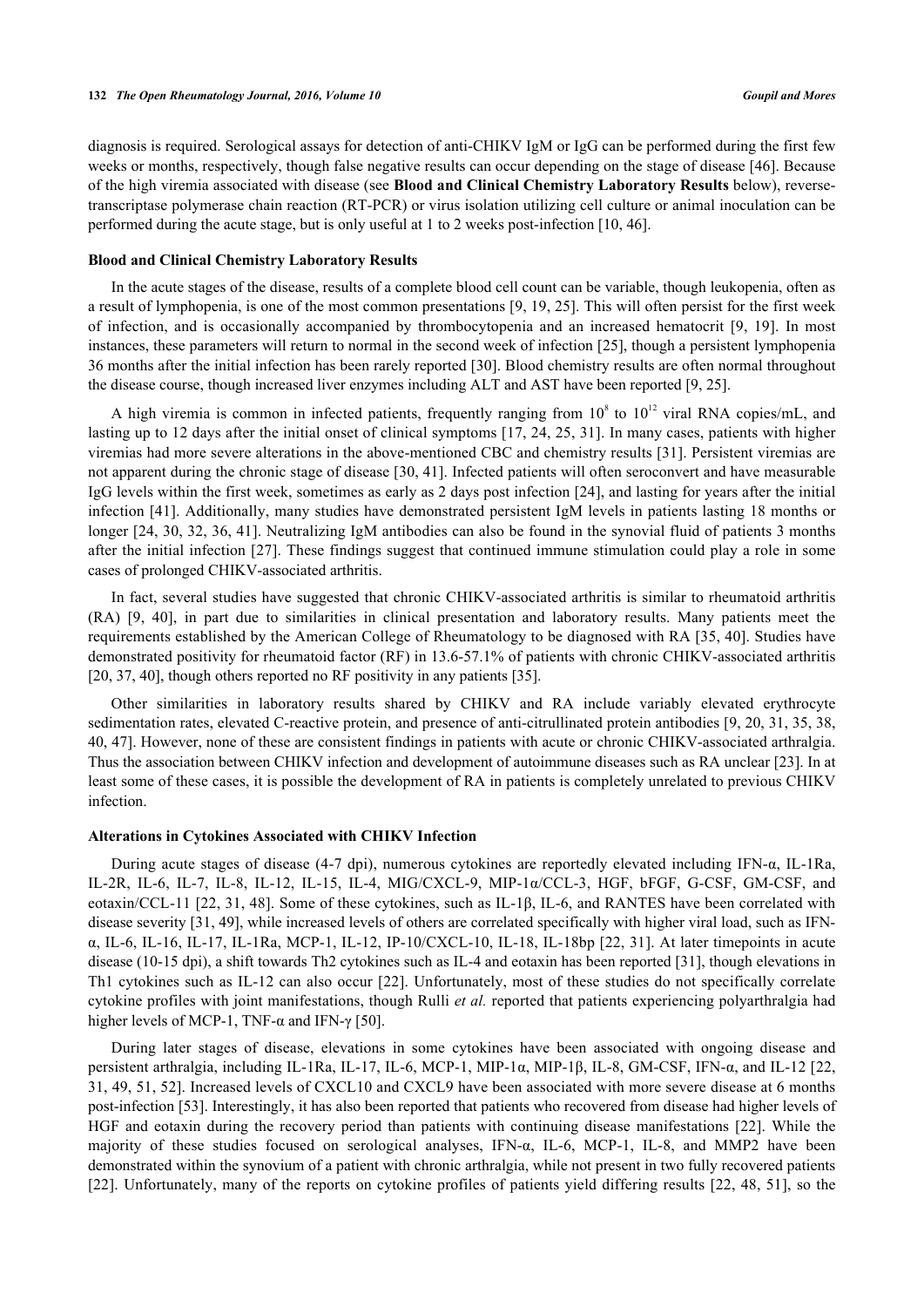significances of these findings and their roles in disease pathogenesis remain unclear. These disparities may reflect differences in post-infection timepoints and/or different techniques for analyzing cytokine levels.

#### **Clinical Evaluation** *via* **Advanced Imaging**

Much of the current literature focuses on the use of standard radiography for evaluation of joints in CHIKV-infected patients and results are often variable [[9,](#page-8-5) [24,](#page-8-15) [35](#page-9-16), [40](#page-9-11), [41\]](#page-9-12). Some significant bony changes, such as obvious erosions, can be seen by 10-18 months post infection (p.i.), involving the subchondral bone of the hands and wrists, including the interphalangeal joints [[35,](#page-9-16) [41\]](#page-9-12); though many patients have completely normal radiographs during this same time period [\[40](#page-9-11)]. In some cases, patients who had normal radiographs at 10 months p.i. showed evidence of joint space narrowing and bone erosions years after the initial infection [[40](#page-9-11)], indicating that early changes as a result of CHIKV-associated joint disease may not be detectable by radiography. In this study, 42.9% of patients had normal radiographs at the time of diagnosis of chronic CHIKV arthritis, while 57.1% had evidence of joint space narrowing and 23.8% had visible erosions [\[40](#page-9-11)]. However, at the follow-up 24 months later, only 19% of patients had normal radiographs, and the percentages of patients demonstrating joint space narrowing and erosions had both increased to 81% [\[40](#page-9-11)].

Additionally, in some individuals with normal radiographs, MRI identified bone erosions in the hands of 5 of 6 patients at the 24 month post-diagnosis timepoint [\[40](#page-9-11)], indicating MRI may be a more sensitive technique for early identification of joint disease. In fact, CHIKV-induced arthritis has been compared to RA in regard to some of the pathologic changes, and studies have indicated that radiographs of RA patients are often normal for 6-12 months after the initial symptoms arise, while erosions can be demonstrated by MRI less than 6 months after symptom onset [\[54](#page-10-7)].

MRI has also demonstrated significant bilateral periosteal inflammation, carpal edema, and synovitis, which might not have been apparent on radiographs [[41\]](#page-9-12). Other lesions described on MRI of patients with CHIKV include joint effusion, tendinitis/tenosynovitis, bone marrow edema, and bone erosions affecting various regions including hands, wrists, knees, and shoulders [\[9](#page-8-5), [35](#page-9-16), [41\]](#page-9-12). Additionally, while radiography has been shown to be useful predominantly at the later timepoints as discussed above, in a report utilizing MRI, bone erosions, tenosynovitis, and joint effusions have been demonstrated within the first 1 to 2 months p.i., further supporting the utility of this modality at earlier timepoints [\[2](#page-7-1), [27\]](#page-9-0). In one study, 80% of patients demonstrated significant lesions associated with CHIKV-associated chronic arthritis by 10 months post-infection [[35\]](#page-9-16) and in severe cases, tearing of menisci and cruciate ligaments have also been described [[35\]](#page-9-16).

Ultrasonography has shown some utility for diagnosis of soft tissue disease associated with CHIKV-induced arthralgia. Chopra *et al.* described substantial tenosynovitis and enthesopathy in patients suffering from recurrent musculoskeletal discomfort in the months following CHIKV infection [\[20](#page-8-11)] and Mathew *et al.* have similarly described tenosynovitis and bursitis [[36\]](#page-9-7).

#### **CHIKV Replication and Cell Tropisms**

CHIKV enters the host cell by clathrin-dependent endocytosis, followed by release of nucleocapsid into the host cell cytoplasm after acidification of the endosome [[12](#page-8-18), [55](#page-10-8)]. Much of what is known regarding CHIKV replication and virion assembly is extrapolated from experiments examining these aspects in other alphaviruses [\[56](#page-10-9)]. Replication of virus occurs within the cytoplasm, associated with cytopathic vacuoles formed from rearrangement of host membranes [[57\]](#page-10-10). Virion assembly is not well characterized in CHIKV, but also occurs within the cytoplasm, followed by acquisition of a lipid bilayer envelope by budding through the host cell membrane [[55,](#page-10-8) [56\]](#page-10-9).

Data regarding natural human infections and viral tropisms and persistence is limited, though viral persistence in tissues is considered to be a potential mechanism of chronic disease. In acute stages, CHIKV antigen has been demonstrated within skeletal muscle progenitor cells of infected patients and is associated with muscle necrosis and inflammation [[58](#page-10-11)]. During the acute phase, CHIKV can also be detected in circulating monocytes [\[59\]](#page-10-12). Additionally, persistent CHIKV infection in muscle satellite cells has been demonstrated 3 months after the resolution of the acute phase of disease [[36](#page-9-7)]. Persistent infection has also been demonstrated in synovial macrophages as long as 18 months after the initial infection[[60](#page-10-13)]. Other articles have reported the presence of CHIKV antigen and/or virus within fibroblasts of the joint capsule, skin, muscle fascia, and dermis, though the timeline in terms of infection in these is unclear [[17\]](#page-8-8).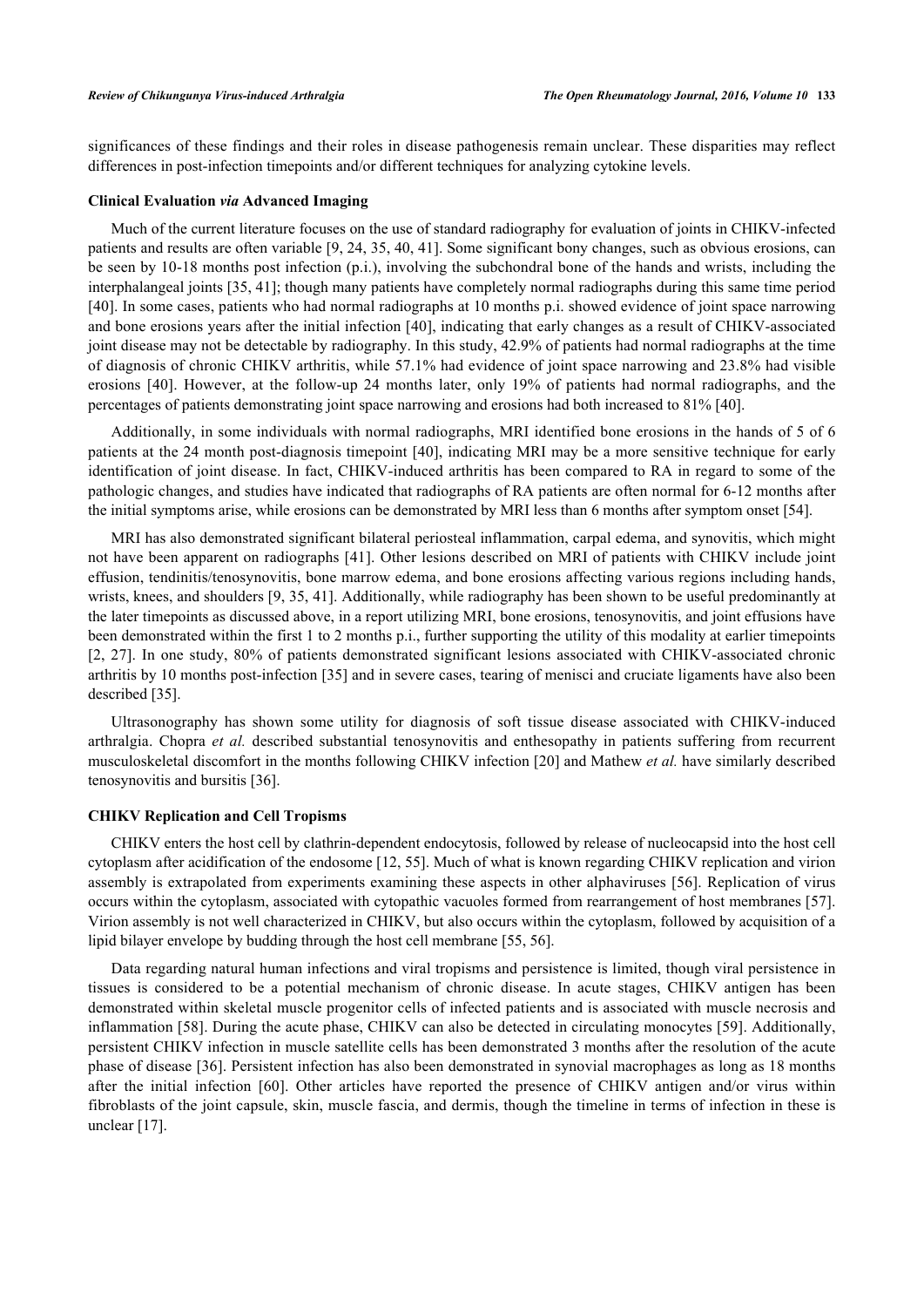#### **Histopathology/Pathology**

Little histopathology has been performed on joint samples from CHIKV-infected human patients. Those that have been reported describe vascular proliferation, perivascular macrophages, and synovial hyperplasia [[37](#page-9-8)]. Macrophages also can extend into surrounding soft tissues, including connective and peritendinous tissues and muscle [\[22](#page-8-13)]. In acute stages of disease, CD4+ T helper cells are essential in the inflammatory process [[60](#page-10-13)], and intense activation of these cells, in addition to dendritic cells (DC), natural killer cells (NK), and CD8+ T cells, have been associated with development of chronic arthralgia [\[58](#page-10-11)]. While synovitis is often assumed to be a major component of disease in chronic CHIKV-associated arthritis, Jaffar-Bandjee *et al.* reported that tenosynovitis, enthesopathy and periosteal inflammation are more common [[24\]](#page-8-15). However, due to the paucity of histopathological data associated with human disease, it is difficult to draw conclusions regarding pathogenesis of disease manifestations.

#### **Treatment and Vaccines**

Currently, specific treatment modalities for acute and chronic CHIKV-induced disease do not exist, and the majority of treatment plans consist of supportive and symptomatic care. In acute stages of the disease, this consists predominantly of rest, antipyretics and analgesics [\[9\]](#page-8-5). Unfortunately, efficacy data for most treatment regimens are lacking [[26\]](#page-8-16). Most rely on non-steroidal anti-inflammatory drugs (NSAIDs), whose efficacy can be quite variable, and resolution of acute arthralgia can occur with or without their use [[27](#page-9-0), [38](#page-9-9)]. Similarly, NSAIDs can have variable effects in chronic cases. In one study in Bangladesh, 2 of 6 patients treated acutely with NSAIDs had persistent pain at 2-3 months [[38\]](#page-9-9). In some cases joint pain may resolve, but stiffness remains [[3](#page-7-2)], perhaps suggesting permanent alterations in articular or peri-articular tissues resulting in decreased mobility. It should also be noted that aspirin is not recommended due to bleeding risk[[12\]](#page-8-18).

In cases refractory to NSAID treatment, short-term courses of corticosteroids have been attempted with variable success. While corticosteroid treatments are usually not recommended due to the potential for a severe rebound of arthritis and tenosynovitis after therapy is ended, in severe cases of inflammatory polyarthritis refractory to NSAID treatment, the benefits may outweigh the risks [[61](#page-10-14)]. In some cases, steroids helped resolve symptoms of arthralgia, tenosynovitis, entrapment syndrome and Raynaud's syndrome [[37\]](#page-9-8), while in other cases, they had no effect [\[18](#page-8-9)].

Because of the similarities between chronic CHIKV-associated arthralgia and RA, some disease modifying antirheumatic drugs (DMARDs) such as methotrexate, sulfasalazine, leflunomide and hydroxychloroquine have been utilized[[40\]](#page-9-11). Again, the efficacies of these drugs are unclear[[18\]](#page-8-9). In some patients, 6 month treatments with methotrexate and hydroxychloroquine appeared to be of benefit [\[36\]](#page-9-7). In some cases, MRI demonstrated clear improvement in severity of joint swelling, and pain and tendon involvement continuing for 15 months after initiation [\[41](#page-9-12)]. Other cases have demonstrated almost complete resolution of symptoms in 4-6 months using methotrexate, sulfasalazine and hydroxychloroquine [\[37](#page-9-8)]. However, Bouquillard *et al.* reported that all patients in their cohort treated with DMARDs had demonstrated progression of disease evidenced by more severe radiographic lesions at follow-up [\[40](#page-9-11)].

A randomized trial utilizing chloroquine on Reunion Island demonstrated no difference in duration of febrile arthralgia or severity of viremia [[19](#page-8-10)]. Interestingly, in this study, patients receiving chloroquine actually complained more about their arthralgia than the placebo group. Additionally, a randomized trial in India comparing the efficacy of chloroquine compared to meloxicam demonstrated no significant difference in pain reported in either group over the 24 week study period[[62](#page-10-15)]. While patients in this study improved overall, the authors concluded that there was no advantage to use of hydroxychloroquine as compared to NSAIDs or steroids. Waymouth *et al.* reported that while chloroquine may be helpful in more chronic stages, when given during the acute phase there was no benefit and patients were more likely to report joint symptoms at 200 dpi [[37\]](#page-9-8). Therefore, the efficacy and utility of chloroquine in cases of CHIKV-induced disease remain unclear.

Neutralizing antibodies have also been attempted as treatment modalities in mouse models. If received prior to infection, viremia and virus levels in ankles were decreased to below the level of detection, however, when administered after infection, though viremia decreased, there were no effects on the levels of viral RNA in the inoculated foot [[4\]](#page-8-0). While the utility of passive immunization using monoclonal and polyclonal neutralizing antibodies *in vitro* and in mouse models have demonstrated prophylactic protection from CHIKV infection, the utility in human patients either as a prophylaxis or as a treatment during acute disease is unknown [\[12,](#page-8-18) [63\]](#page-10-16). Similarly, while IFN-α treatment has been shown to be able to prevent development of CHIKV-associated arthritis in a mouse model, this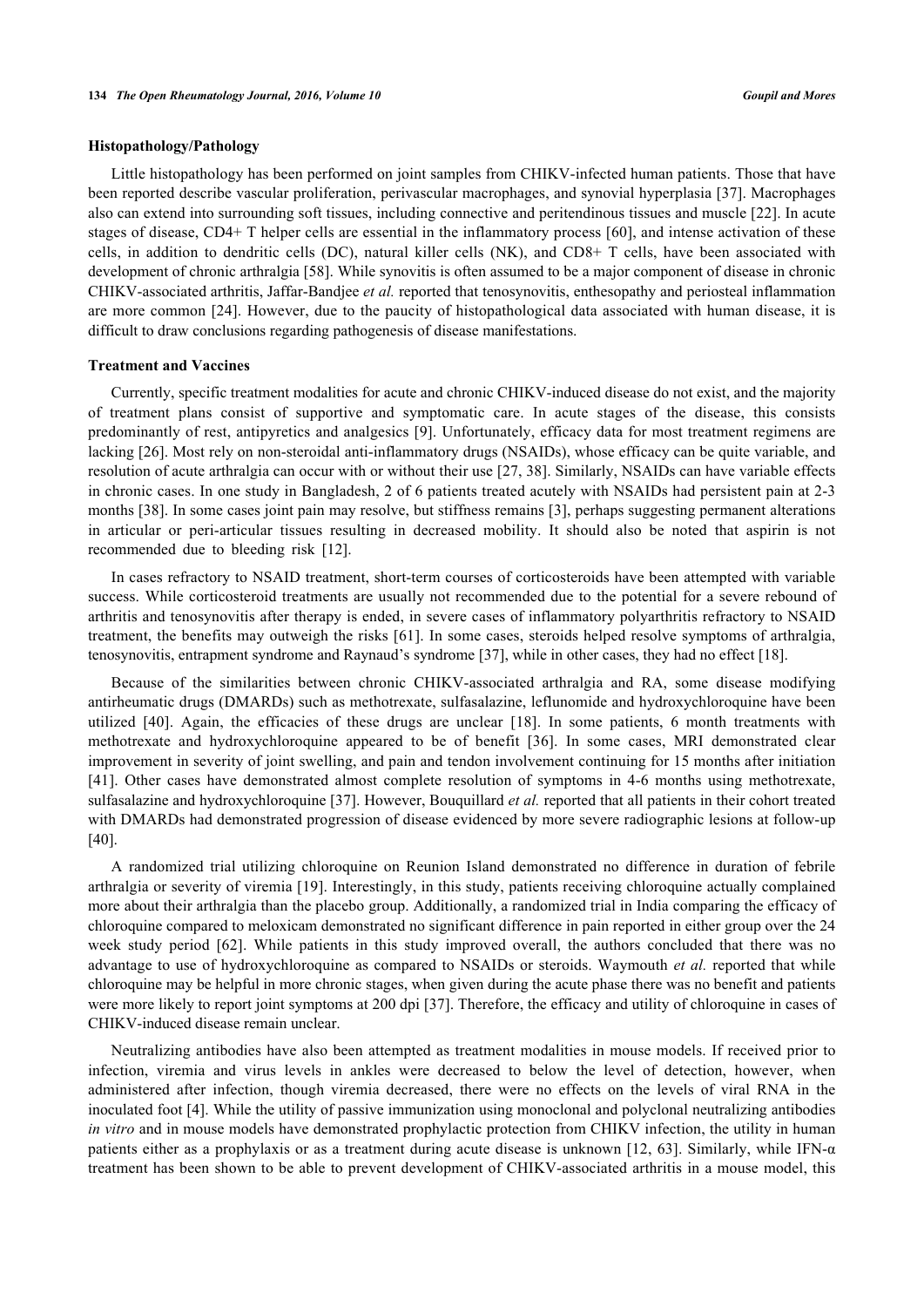efficacy only occurs when it is administered prior to infection [\[12](#page-8-18)].

The efficacies of specific antiviral medications are also unknown, though *in vitro* studies have demonstrated potential utility of ribavirin against alphaviruses [[10\]](#page-8-6). In a small cohort of ten patients, decreased pain and swelling were reported in most patients [\[64\]](#page-10-17). However, larger scale, controlled efficacy studies have not been performed to assess the true clinical utility of ribavirin in treating CHIKV-induced disease.

Numerous vaccines have been developed, though most have only been tested in animals and none are commercially available[[12\]](#page-8-18). A wide variety of vaccine platform strategies have been utilized including live attenuated virus, inactivated virus, chimeric virus, DNA, and virus-like particles (VLPs) [[11,](#page-8-19) [12](#page-8-18), [65\]](#page-10-18). While many have shown promise in animal models as demonstrated by production of neutralizing antibodies and protection against viral challenge, few have moved into clinical trials. In the past, some vaccines have been tested in humans, and while antibody responses had shown promise, these were not without adverse reactions [\[12](#page-8-18)]. More recently, two vaccines have entered the clinical trial stage, and both are VLP-based [[65\]](#page-10-18). The VLPs for one of these are produced in HEK293T cells and results of a phase I dose escalation trial have been reported, demonstrating significant production of neutralizing antibodies and no severe adverse responses [\[65](#page-10-18), [66](#page-10-19)]. The other is a measles virus-vectored VLP vaccine that also demonstrated a good neutralizing antibody response and only mild to moderate adverse events in patients [[65](#page-10-18), [67\]](#page-10-20). While both of these vaccines show promise, more trials are necessary before the overall safety and efficacies can be determined.

#### **DISCUSSION**

Extensive work focusing on the acute stages of CHIKV infection and utilizing animal models has enhanced our current understanding of these early timepoints of disease. While our knowledge in this area has greatly increased in recent years, the role of CHIKV in development of more chronic stages of disease has yet to be elucidated. Additionally, pre-existing joint disease present at the time of initial infection and development of joint disease such as OA or RA unrelated to CHIKV infection cannot be ruled out. Viral persistence has also been suggested as a mechanism of chronic CHIKV joint disease. In support of the former, virus has been demonstrated within muscle satellite cells 3 months after resolution of the acute phase of disease and in synovial tissues 18 months after initial infection [[10](#page-8-6), [36\]](#page-9-7). Alternatively, induction of autoimmune disease following CHIKV infection has been put forth as a possible mechanism of chronic joint disease [\[23](#page-8-14)]. This hypothesis has been mainly based on the fact that some patients have been diagnosed with RA in the months to years following the initial infection [[33,](#page-9-6) [40](#page-9-11)]. While viral infections have been linked to development of RA and microbial infections are associated with development of autoimmune reactive arthritis and ankylosing spondylitis [[9](#page-8-5), [68\]](#page-11-0), no link between CHIKV infection and induction of autoimmune disease has yet been demonstrated.

More research is necessary, including prospective analysis of acute and chronic clinical cases to help determine the potential role of previous CHIKV infection in chronic disease. It is essential that thorough clinical workups of patients during acute stages be performed to evaluate for existing disease. A thorough evaluation for any pre-existing joint disease at the time of initial presentation with CHIKV fever, coupled with multiple follow-up examinations at later timepoints of disease would greatly add to our understanding of CHIKV-induced disease. Because of the great variability in the clinical workups available in the literature, it is likely that patients that are currently classified as having chronic CHIKV-associated arthritis actually represent a heterogeneous group of conditions. In fact, a retrospective study examining patient outcome after the Reunion Outbreak demonstrated that patients with chronic post-CHIKV joint disease could be variably diagnosed with RA, spondyloarthropathies, undifferentiated polyarthritis or other musculoskeletal disorders [\[34](#page-9-19)].

While more invasive methods such as synovial fluid samples and synovial biopsies could undoubtedly add significant information to the growing body of knowledge on CHIKV pathogenesis, these procedures are not without risk to the patients and may therefore require more substantial justification to be performed in prospective studies. Additionally, these techniques can cause some level of discomfort and anxiety for patients, thus obtaining volunteers for initial procedures and ensuring their participation at additional follow-up timepoints can be difficult. Because MRI is a non-invasive procedure and minimal discomfort for the patient is expected, volunteer participation in clinical studies utilizing this modality would likely be higher.

By utilizing advanced imaging techniques, particularly MRI, it will be possible to perform a more thorough evaluation of potentially affected joints and associated soft tissues in CHIKV patients with acute disease. Assessment of the extent of the acute lesions such as joint effusion, synovitis, tendinitis, enthesopathy or bone marrow edema may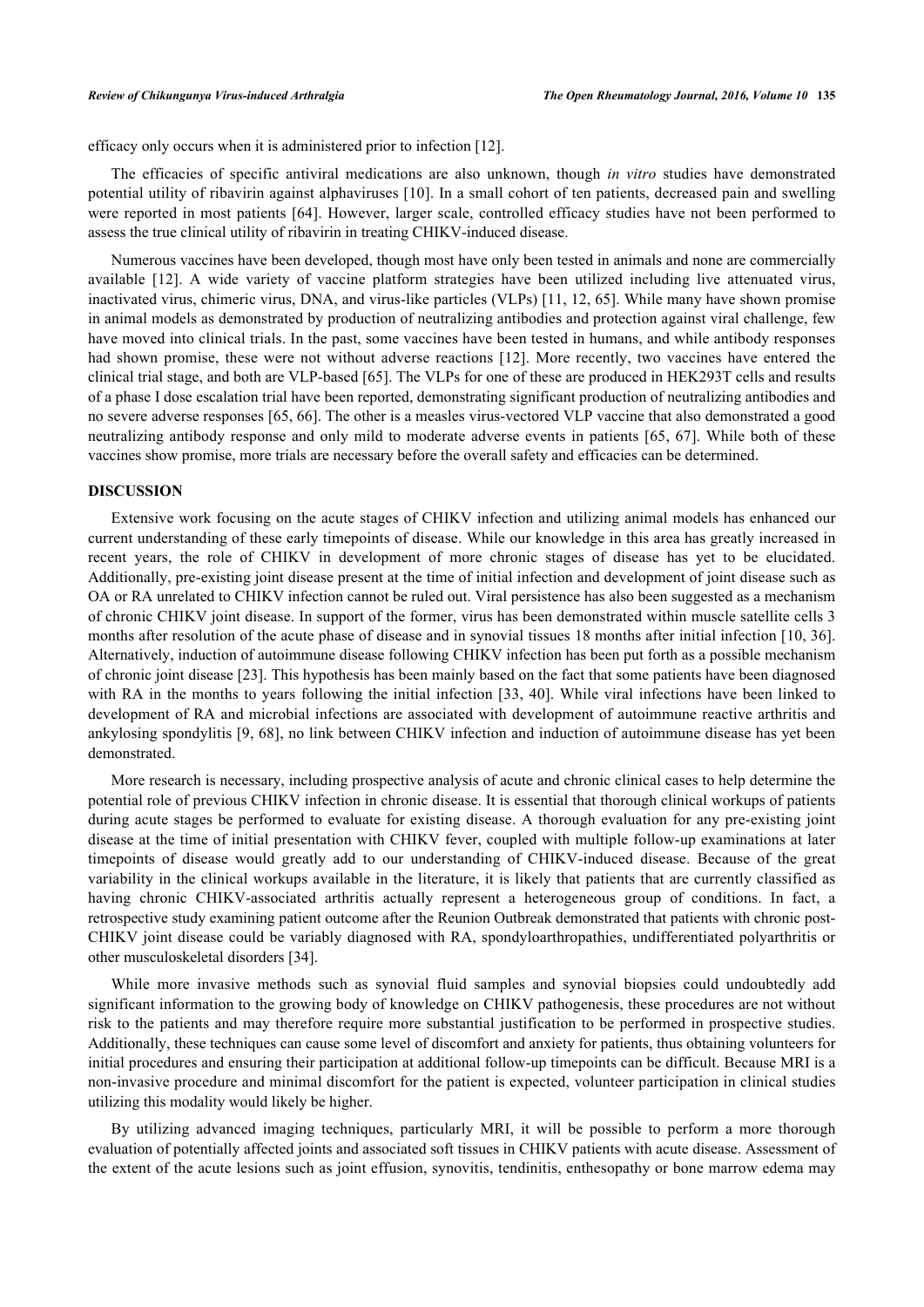make it possible to identify people with more severe disease, potentially aiding in the choice of treatment strategies for those at greater risk for developing chronic or relapsing disease. Additionally, the comparison of these early MRI analyses with later evaluations in patients who subsequently develop chronic disease may help to further characterize disease pathogenesis.

However, the value of the more traditional and invasive methods of sampling, including synovial fluid collection and synovial biopsy should still be recognized. Because the acute presentation of CHIKV-associated disease as visualized by MRI is currently unknown, it is possible that scans performed at early timepoints will provide only minimal information in regard to disease status, or that the acute presentation will be variable among patients and therefore the interpretation of results challenging. Pairing of MRI scans results and synovial fluid samples or biopsies obtained during the acute phase would be ideal. Should this prove to be too difficult or impossible for clinical studies, these early scans may still provide valuable information, and can certainly be extremely useful to rule out pre-existing joint disease and when paired with follow-up scans during the chronic phase.

These initial assessments might also be useful for guiding treatment options in patients. In many instances of less severe manifestations of joint disease associated with CHIKV infection, symptomatic treatments with antipyretics, NSAIDs, analgesics, and/or corticosteroids have been shown to be effective in alleviating symptoms[[3,](#page-7-2) [27,](#page-9-0) [37\]](#page-9-8). Visualization of more severe joint manifestations of disease *via* MRI analysis may help identify patients that would benefit from more aggressive therapies and/or be candidates for more frequent clinical follow-up evaluations.

# **CONCLUSION**

Though it has become commonplace to state that CHIKV can result in chronic arthralgia and/or arthritis, the evidence for this is lacking and potential pathogeneses are unknown. It seems clear that joint pain could persist for weeks to a couple of months in some cases, but care should be taken to assume that there is a connection between initial CHIKV infection and chronic joint pain lasting months to years. Currently, in all available reports, pre-existing joint disease or development of an unrelated joint disease such as OA or RA cannot be ruled out. The use of advanced imaging techniques, in conjunction with currently accepted methods of detection and evaluation of CHIKV-infected patients, could fill a significant gap in regard to early identification of patients at risk for developing ongoing joint disease associated with CHIKV infection, and aid in the characterization of the pathogenesis of arthralgia/arthritis associated with infection.

There is currently no definitive evidence that treatments beyond conservative NSAID therapy in more severe cases have any efficacy. In cases refractory to pain alleviation by NSAIDs, weak opioids such as tramadol or codeine can be added[[61](#page-10-14)]. While investigations into alternative treatments such as inhibitors of viral replication, anti-cytokine therapies, and siRNA have occurred, their efficacies and utilities in a clinical setting are still unknown [\[12](#page-8-18), [52](#page-10-5)].

While animal models have been useful to study acute joint disease demonstrating evidence for viral persistence, no models exist for development of chronic joint disease associated with CHIKV infection. Therefore, to further elucidate the potential role of CHIKV in chronic cases and to establish the efficacy of alternative therapies, clinical studies are required. There is a great need for reporting clinical information associated with both acute and chronic cases.

#### **CONFLICT OF INTEREST**

The authors confirm that this article content has no conflict of interest.

# **ACKNOWLEDGEMENTS**

Declared none.

#### **REFERENCES**

<span id="page-7-0"></span>[1] Madariaga M, Ticona E, Resurrecion C. Chikungunya: bending over the Americas and the rest of the world. Braz Soc Infect Dis 2016; 20(1): 91-8. [\[http://dx.doi.org/10.1016/j.bjid.2015.10.004](http://dx.doi.org/10.1016/j.bjid.2015.10.004)]

- <span id="page-7-1"></span>[2] Simon F, Parola P, Grandadam M, *et al.* Chikungunya infection: an emerging rheumatism among travelers returned from Indian Ocean islands. Report of 47 cases. Medicine (Baltimore) 2007; 86(3): 123-37. [\[http://dx.doi.org/10.1097/MD/0b013e31806010a5](http://dx.doi.org/10.1097/MD/0b013e31806010a5)] [PMID: [17505252\]](http://www.ncbi.nlm.nih.gov/pubmed/17505252)
- <span id="page-7-2"></span>[3] Volpe A, Caramaschi P, Angheben A, *et al.* Chikungunya outbreakremember the arthropathy. Rheumatology (Oxford) 2006; 45(11): 1449-50. [\[http://dx.doi.org/10.1093/rheumatology/kel275](http://dx.doi.org/10.1093/rheumatology/kel275)] [PMID: [16920753\]](http://www.ncbi.nlm.nih.gov/pubmed/16920753)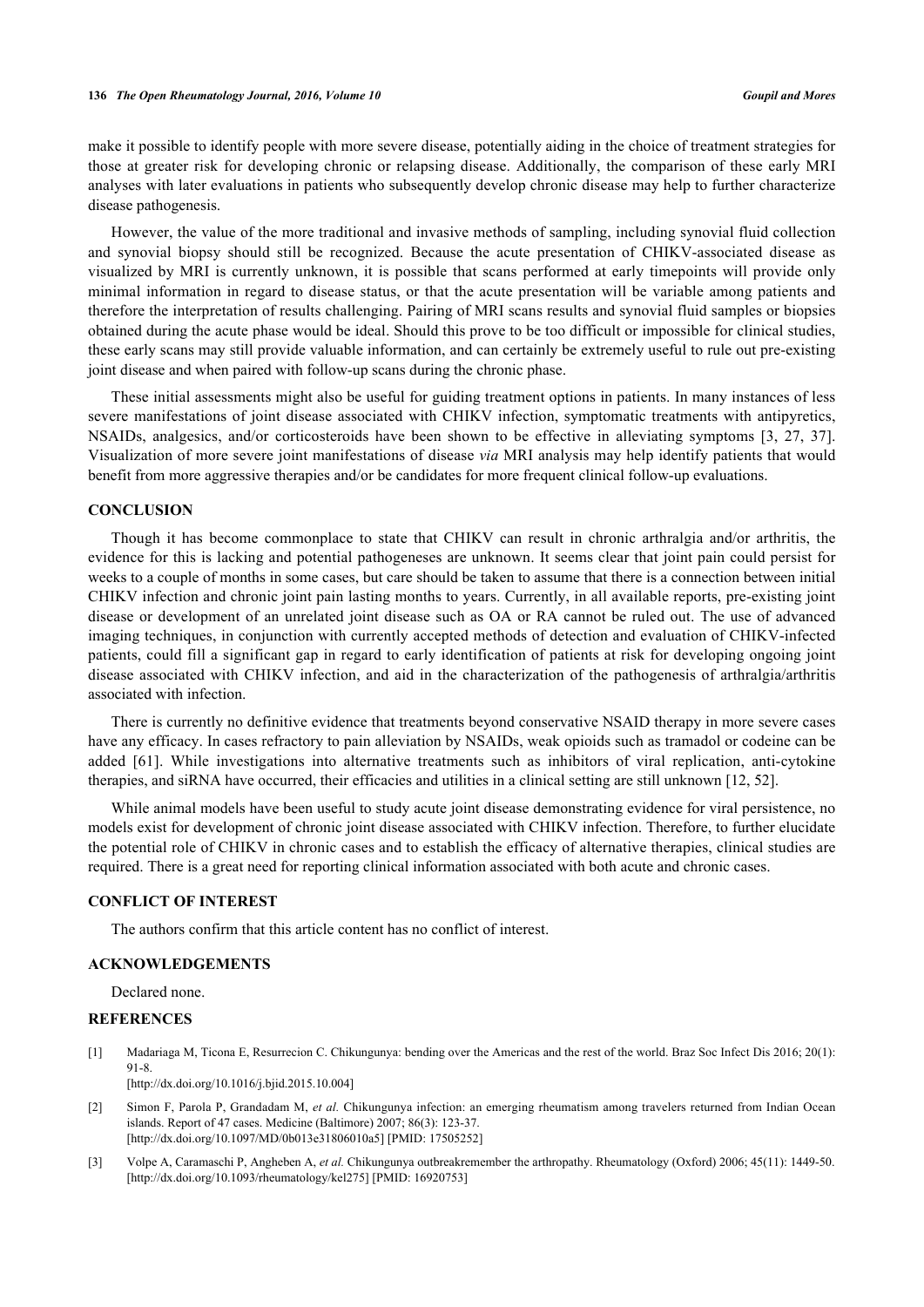- <span id="page-8-0"></span>[4] Hawman DW, Stoermer KA, Montgomery SA, *et al.* Chronic joint disease caused by persistent Chikungunya virus infection is controlled by the adaptive immune response. J Virol 2013; 87(24): 13878-88. [\[http://dx.doi.org/10.1128/JVI.02666-13](http://dx.doi.org/10.1128/JVI.02666-13)] [PMID: [24131709\]](http://www.ncbi.nlm.nih.gov/pubmed/24131709)
- <span id="page-8-1"></span>[5] W.H.O. Neglected Tropical Diseases. 2016. Available from: [http://www.who.int/ neglected\\_diseases/diseases/en/](http://www.who.int/neglected_diseases/diseases/en/) [Accessed on: March 20];
- <span id="page-8-2"></span>[6] CDC. Chikungunya Virus, 2014 final data for the United States. 2016. Available from: [http://www.cdc.gov/chikungunya/geo/united](http://www.cdc.gov/chikungunya/geo/united-states-2014.html)[states-2014.html.](http://www.cdc.gov/chikungunya/geo/united-states-2014.html) [Accessed on: March 20];
- <span id="page-8-3"></span>[7] PAHO. Chikungunya: Statistic Data. 2016. Available from: [http://www.paho.org/hq/index.php?option=com\\_topics&view=readall&](http://www.paho.org/hq/index.php?option=com_topics&view=readall&cid=5927&Itemid=40931&lang=en.) [cid=5927&Itemid=40931&lang=en.](http://www.paho.org/hq/index.php?option=com_topics&view=readall&cid=5927&Itemid=40931&lang=en.) [Accessed on: April 15];
- <span id="page-8-4"></span>[8] CDC. Chikungunya Virus, 2015 final data for the United States. 2016. Available from: [https://www.cdc.gov/chikungunya/geo/united](https://www.cdc.gov/chikungunya/geo/united-states-2015.html)[states-2015.html.](https://www.cdc.gov/chikungunya/geo/united-states-2015.html) [Accessed on: July 20];
- <span id="page-8-5"></span>[9] Ali Ou Alla S, Combe B. Arthritis after infection with Chikungunya virus. Best Pract Res Clin Rheumatol 2011; 25(3): 337-46. [\[http://dx.doi.org/10.1016/j.berh.2011.03.005](http://dx.doi.org/10.1016/j.berh.2011.03.005)] [PMID: [22100284\]](http://www.ncbi.nlm.nih.gov/pubmed/22100284)
- <span id="page-8-6"></span>[10] Burt FJ, Rolph MS, Rulli NE, Mahalingam S, Heise MT. Chikungunya: a re-emerging virus. Lancet 2012; 379(9816): 662-71. [\[http://dx.doi.org/10.1016/S0140-6736\(11\)60281-X\]](http://dx.doi.org/10.1016/S0140-6736(11)60281-X) [PMID: [22100854](http://www.ncbi.nlm.nih.gov/pubmed/22100854)]
- <span id="page-8-19"></span>[11] Ahola T, Couderc T, Ng LF, *et al.* Therapeutics and vaccines against chikungunya virus. Vector Borne Zoonotic Dis 2015; 15(4): 250-7. [\[http://dx.doi.org/10.1089/vbz.2014.1681](http://dx.doi.org/10.1089/vbz.2014.1681)] [PMID: [25897811\]](http://www.ncbi.nlm.nih.gov/pubmed/25897811)
- <span id="page-8-18"></span>[12] Thiberville SD, Moyen N, Dupuis-Maguiraga L, *et al.* Chikungunya fever: epidemiology, clinical syndrome, pathogenesis and therapy. Antiviral Res 2013; 99(3): 345-70. [\[http://dx.doi.org/10.1016/j.antiviral.2013.06.009\]](http://dx.doi.org/10.1016/j.antiviral.2013.06.009) [PMID: [23811281](http://www.ncbi.nlm.nih.gov/pubmed/23811281)]
- [13] Cavrini F, Gaibani P, Pierro AM, Rossini G, Landini MP, Sambri V. Chikungunya: an emerging and spreading arthropod-borne viral disease. J Infect Dev Ctries 2009; 3(10): 744-52. [PMID: [20009275\]](http://www.ncbi.nlm.nih.gov/pubmed/20009275)
- [14] Akahata W, Yang ZY, Andersen H, *et al.* A virus-like particle vaccine for epidemic Chikungunya virus protects nonhuman primates against infection. Nat Med 2010; 16(3): 334-8. [\[http://dx.doi.org/10.1038/nm.2105](http://dx.doi.org/10.1038/nm.2105)] [PMID: [20111039\]](http://www.ncbi.nlm.nih.gov/pubmed/20111039)
- [15] Hallengärd D, Kakoulidou M, Lulla A, *et al.* Novel attenuated Chikungunya vaccine candidates elicit protective immunity in C57BL/6 mice. J Virol 2014; 88(5): 2858-66. [\[http://dx.doi.org/10.1128/JVI.03453-13](http://dx.doi.org/10.1128/JVI.03453-13)] [PMID: [24371047\]](http://www.ncbi.nlm.nih.gov/pubmed/24371047)
- <span id="page-8-7"></span>[16] Mallilankaraman K, Shedlock DJ, Bao H, *et al.* A DNA vaccine against chikungunya virus is protective in mice and induces neutralizing antibodies in mice and nonhuman primates. PLoS Negl Trop Dis 2011; 5(1): e928. [\[http://dx.doi.org/10.1371/journal.pntd.0000928\]](http://dx.doi.org/10.1371/journal.pntd.0000928) [PMID: [21264351](http://www.ncbi.nlm.nih.gov/pubmed/21264351)]
- <span id="page-8-8"></span>[17] Labadie K, Larcher T, Joubert C, *et al.* Chikungunya disease in nonhuman primates involves long-term viral persistence in macrophages. J Clin Invest 2010; 120(3): 894-906. [\[http://dx.doi.org/10.1172/JCI40104\]](http://dx.doi.org/10.1172/JCI40104) [PMID: [20179353](http://www.ncbi.nlm.nih.gov/pubmed/20179353)]
- <span id="page-8-9"></span>[18] Foissac M, Javelle E, Ray S, Guérin B, Simon F. Post-Chikungunya rheumatoid arthritis, Saint Martin. Emerg Infect Dis 2015; 21(3): 530-2. [\[http://dx.doi.org/10.3201/eid2103.141397\]](http://dx.doi.org/10.3201/eid2103.141397) [PMID: [25695499](http://www.ncbi.nlm.nih.gov/pubmed/25695499)]
- <span id="page-8-10"></span>[19] Sebastian MR, Lodha R, Kabra SK. Chikungunya infection in children. Indian J Pediatr 2009; 76(2): 185-9. [\[http://dx.doi.org/10.1007/s12098-009-0049-6\]](http://dx.doi.org/10.1007/s12098-009-0049-6) [PMID: [19330307](http://www.ncbi.nlm.nih.gov/pubmed/19330307)]
- <span id="page-8-11"></span>[20] Chopra A, Anuradha V, Lagoo-Joshi V, Kunjir V, Salvi S, Saluja M. Chikungunya virus aches and pains: an emerging challenge. Arthritis Rheum 2008; 58(9): 2921-2. [\[http://dx.doi.org/10.1002/art.23753](http://dx.doi.org/10.1002/art.23753)] [PMID: [18759351\]](http://www.ncbi.nlm.nih.gov/pubmed/18759351)
- <span id="page-8-12"></span>[21] Calabrese LH. Emerging viral infections and arthritis: the role of the rheumatologist. Nat Clin Pract Rheumatol 2008; 4(1): 2-3. [\[http://dx.doi.org/10.1038/ncprheum0679\]](http://dx.doi.org/10.1038/ncprheum0679) [PMID: [18043599](http://www.ncbi.nlm.nih.gov/pubmed/18043599)]
- <span id="page-8-13"></span>[22] Dupuis-Maguiraga L, Noret M, Brun S, Le Grand R, Gras G, Roques P. Chikungunya disease: infection-associated markers from the acute to the chronic phase of arbovirus-induced arthralgia. PLoS Negl Trop Dis 2012; 6(3): e1446. [\[http://dx.doi.org/10.1371/journal.pntd.0001446\]](http://dx.doi.org/10.1371/journal.pntd.0001446) [PMID: [22479654](http://www.ncbi.nlm.nih.gov/pubmed/22479654)]
- <span id="page-8-14"></span>[23] Burt F, Chen W, Mahalingam S. Chikungunya virus and arthritic disease. Lancet Infect Dis 2014; 14(9): 789-90. [\[http://dx.doi.org/10.1016/S1473-3099\(14\)70869-2\]](http://dx.doi.org/10.1016/S1473-3099(14)70869-2) [PMID: [25164188](http://www.ncbi.nlm.nih.gov/pubmed/25164188)]
- <span id="page-8-15"></span>[24] Jaffar-Bandjee MC, Das T, Hoarau JJ, Krejbich Trotot P, Denizot M, Ribera A, *et al.* Chikungunya virus takes centre stage in virally induced arthritis: possible cellular and molecular mechanisms to pathogenesis. Microbes Infect/Inst Pasteur 2009; 11(14-15): 1206-8. [\[http://dx.doi.org/10.1016/j.micinf.2009.10.001\]](http://dx.doi.org/10.1016/j.micinf.2009.10.001)
- <span id="page-8-17"></span>[25] Higgs S, Ziegler SA. A nonhuman primate model of chikungunya disease. J Clin Invest 2010; 120(3): 657-60. [\[http://dx.doi.org/10.1172/JCI42392\]](http://dx.doi.org/10.1172/JCI42392) [PMID: [20179348](http://www.ncbi.nlm.nih.gov/pubmed/20179348)]
- <span id="page-8-16"></span>[26] Khasnis AA, Schoen RT, Calabrese LH. Emerging viral infections in rheumatic diseases. Semin Arthritis Rheum 2011; 41(2): 236-46. [\[http://dx.doi.org/10.1016/j.semarthrit.2011.01.008](http://dx.doi.org/10.1016/j.semarthrit.2011.01.008)] [PMID: [21440932](http://www.ncbi.nlm.nih.gov/pubmed/21440932)]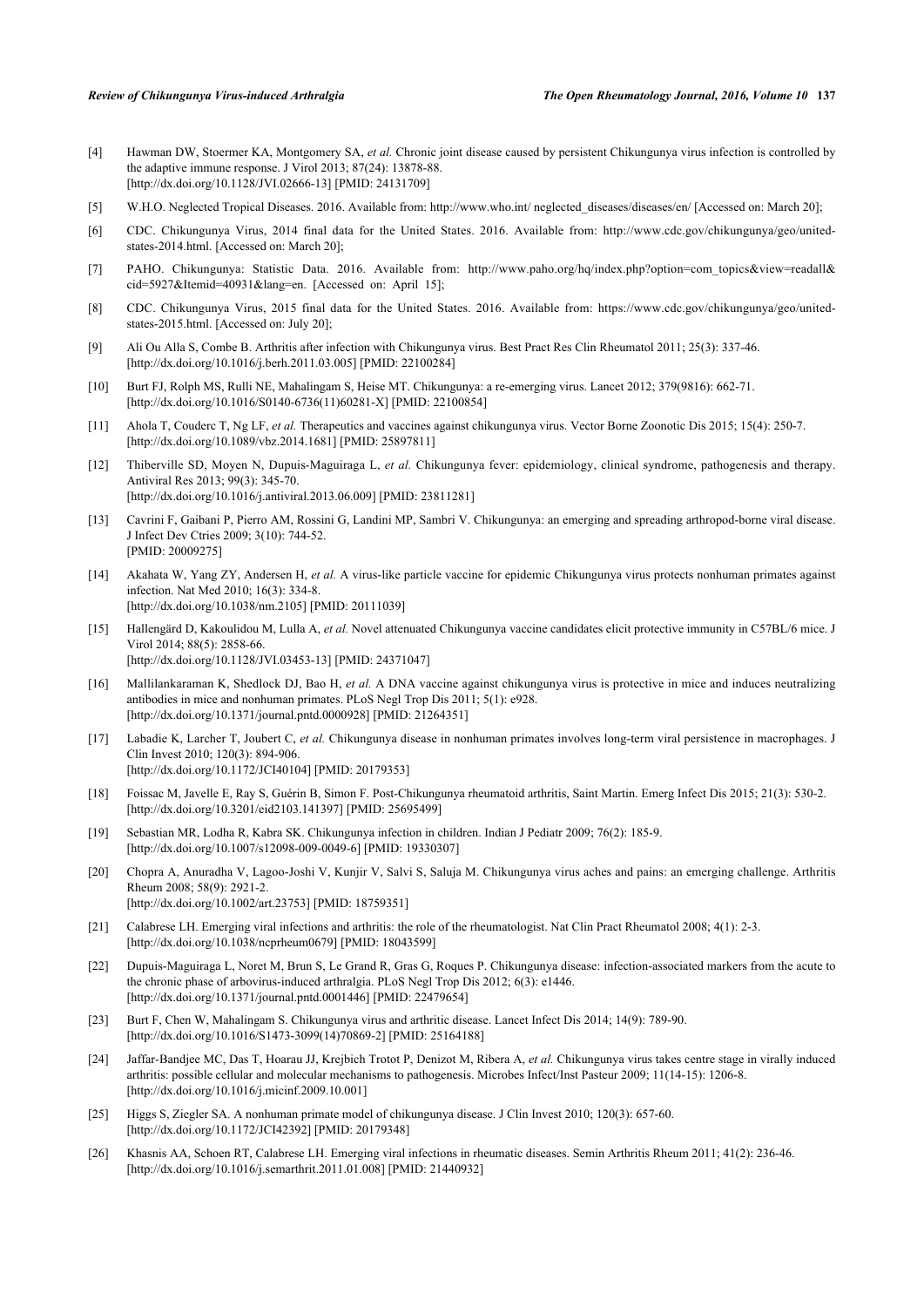- <span id="page-9-0"></span>[27] Mizuno Y, Kato Y, Takeshita N, *et al.* Clinical and radiological features of imported chikungunya fever in Japan: a study of six cases at the National Center for Global Health and Medicine. J Infect Chemother 2011; 17(3): 419-23. [\[http://dx.doi.org/10.1007/s10156-010-0124-y\]](http://dx.doi.org/10.1007/s10156-010-0124-y) [PMID: [20862507](http://www.ncbi.nlm.nih.gov/pubmed/20862507)]
- <span id="page-9-1"></span>[28] Couderc T, Chrétien F, Schilte C, *et al.* A mouse model for Chikungunya: young age and inefficient type-I interferon signaling are risk factors for severe disease. PLoS Pathog 2008; 4(2): e29. [\[http://dx.doi.org/10.1371/journal.ppat.0040029](http://dx.doi.org/10.1371/journal.ppat.0040029)] [PMID: [18282093\]](http://www.ncbi.nlm.nih.gov/pubmed/18282093)
- <span id="page-9-2"></span>[29] Sissoko D, Malvy D, Ezzedine K, *et al.* Post-epidemic Chikungunya disease on Reunion Island: course of rheumatic manifestations and associated factors over a 15-month period. PLoS Negl Trop Dis 2009; 3(3): e389. [\[http://dx.doi.org/10.1371/journal.pntd.0000389\]](http://dx.doi.org/10.1371/journal.pntd.0000389) [PMID: [19274071](http://www.ncbi.nlm.nih.gov/pubmed/19274071)]
- <span id="page-9-3"></span>[30] Schilte C, Staikowsky F, Couderc T, *et al.* Chikungunya virus-associated long-term arthralgia: a 36-month prospective longitudinal study. PLoS Negl Trop Dis 2013; 7(3): e2137. [\[http://dx.doi.org/10.1371/journal.pntd.0002137\]](http://dx.doi.org/10.1371/journal.pntd.0002137) [PMID: [23556021](http://www.ncbi.nlm.nih.gov/pubmed/23556021)]
- <span id="page-9-4"></span>[31] Chow A, Her Z, Ong EK, *et al.* Persistent arthralgia induced by Chikungunya virus infection is associated with interleukin-6 and granulocyte macrophage colony-stimulating factor. J Infect Dis 2011; 203(2): 149-57. [\[http://dx.doi.org/10.1093/infdis/jiq042\]](http://dx.doi.org/10.1093/infdis/jiq042) [PMID: [21288813](http://www.ncbi.nlm.nih.gov/pubmed/21288813)]
- <span id="page-9-5"></span>[32] Borgherini G, Poubeau P, Jossaume A, *et al.* Persistent arthralgia associated with chikungunya virus: a study of 88 adult patients on reunion island. Clin Infect Dis 2008; 47(4): 469-75. [\[http://dx.doi.org/10.1086/590003\]](http://dx.doi.org/10.1086/590003) [PMID: [18611153](http://www.ncbi.nlm.nih.gov/pubmed/18611153)]
- <span id="page-9-6"></span>[33] Suhrbier A, Jaffar-Bandjee MC, Gasque P. Arthritogenic alphavirusesan overview. Nat Rev Rheumatol 2012; 8(7): 420-9. [\[http://dx.doi.org/10.1038/nrrheum.2012.64\]](http://dx.doi.org/10.1038/nrrheum.2012.64) [PMID: [22565316](http://www.ncbi.nlm.nih.gov/pubmed/22565316)]
- <span id="page-9-19"></span>[34] Javelle E, Ribera A, Degasne I, Gaüzère BA, Marimoutou C, Simon F. Specific management of post-chikungunya rheumatic disorders: a retrospective study of 159 cases in Reunion Island from 20062012. PLoS Negl Trop Dis 2015; 9(3): e0003603. [\[http://dx.doi.org/10.1371/journal.pntd.0003603\]](http://dx.doi.org/10.1371/journal.pntd.0003603) [PMID: [25760632](http://www.ncbi.nlm.nih.gov/pubmed/25760632)]
- <span id="page-9-16"></span>[35] Manimunda SP, Vijayachari P, Uppoor R, *et al.* Clinical progression of chikungunya fever during acute and chronic arthritic stages and the changes in joint morphology as revealed by imaging. Trans R Soc Trop Med Hyg 2010; 104(6): 392-9. [\[http://dx.doi.org/10.1016/j.trstmh.2010.01.011](http://dx.doi.org/10.1016/j.trstmh.2010.01.011)] [PMID: [20171708](http://www.ncbi.nlm.nih.gov/pubmed/20171708)]
- <span id="page-9-7"></span>[36] Mathew AJ, Goyal V, George E, Thekkemuriyil DV, Jayakumar B, Chopra A. Rheumatic-musculoskeletal pain and disorders in a naïve group of individuals 15 months following a Chikungunya viral epidemic in south India: a population based observational study. Int J Clin Pract 2011; 65(12): 1306-12. [\[http://dx.doi.org/10.1111/j.1742-1241.2011.02792.x\]](http://dx.doi.org/10.1111/j.1742-1241.2011.02792.x) [PMID: [22093538](http://www.ncbi.nlm.nih.gov/pubmed/22093538)]
- <span id="page-9-8"></span>[37] Waymouth HE, Zoutman DE, Towheed TE. Chikungunya-related arthritis: case report and review of the literature. Semin Arthritis Rheum 2013; 43(2): 273-8. [\[http://dx.doi.org/10.1016/j.semarthrit.2013.03.003](http://dx.doi.org/10.1016/j.semarthrit.2013.03.003)] [PMID: [23608542](http://www.ncbi.nlm.nih.gov/pubmed/23608542)]
- <span id="page-9-9"></span>[38] Hassan R, Rahman MM, Moniruzzaman M, *et al.* Chikungunya - an emerging infection in Bangladesh: a case series. J Med Case Reports 2014; 8: 67. [\[http://dx.doi.org/10.1186/1752-1947-8-67\]](http://dx.doi.org/10.1186/1752-1947-8-67) [PMID: [24559283](http://www.ncbi.nlm.nih.gov/pubmed/24559283)]
- <span id="page-9-10"></span>[39] Roth A, Mercier A, Lepers C, *et al.* Concurrent outbreaks of dengue, chikungunya and Zika virus infections - an unprecedented epidemic wave of mosquito-borne viruses in the Pacific 2012-2014. Euro Surveill 2014; 19(41) pii: 20929.
- <span id="page-9-11"></span>[40] Bouquillard E, Combe B. A report of 21 cases of rheumatoid arthritis following Chikungunya fever. A mean follow-up of two years. Joint Bone Spine 2009; 76(6): 654-7.
	- [\[http://dx.doi.org/10.1016/j.jbspin.2009.08.005\]](http://dx.doi.org/10.1016/j.jbspin.2009.08.005) [PMID: [19945329](http://www.ncbi.nlm.nih.gov/pubmed/19945329)]
- <span id="page-9-12"></span>[41] Malvy D, Ezzedine K, Mamani-Matsuda M, *et al.* Destructive arthritis in a patient with chikungunya virus infection with persistent specific IgM antibodies. BMC Infect Dis 2009; 9: 200. [\[http://dx.doi.org/10.1186/1471-2334-9-200\]](http://dx.doi.org/10.1186/1471-2334-9-200) [PMID: [20003320](http://www.ncbi.nlm.nih.gov/pubmed/20003320)]
- <span id="page-9-13"></span>[42] Chopra A, Anuradha V, Ghorpade R, Saluja M. Acute Chikungunya and persistent musculoskeletal pain following the 2006 Indian epidemic: a 2-year prospective rural community study. Epidemiol Infect 2012; 140(5): 842-50. [\[http://dx.doi.org/10.1017/S0950268811001300](http://dx.doi.org/10.1017/S0950268811001300)] [PMID: [21767452\]](http://www.ncbi.nlm.nih.gov/pubmed/21767452)
- <span id="page-9-14"></span>[43] Kularatne SA, Weerasinghe SC, Gihan C, *et al.* Epidemiology, clinical manifestations, and long-term outcomes of a major outbreak of chikungunya in a hamlet in sri lanka, in 2007: a longitudinal cohort study. J Trop Med 2012. 2012: 639178.
- <span id="page-9-15"></span>[44] Lui NL, Leong HN, Thumboo J. Polyarthritis in four patients with chikungunya arthritis. Singapore Med J 2012; 53(4): 241-3. [PMID: [22511045\]](http://www.ncbi.nlm.nih.gov/pubmed/22511045)
- <span id="page-9-17"></span>[45] Villamil-Gomez WE, Gonzalez-Camargo O, Rodriguez-Ayubi J, Zapata-Serpa D, Rodriguez-Morales AJ. Dengue, chikungunya and Zika coinfection in a patient from Colombia. J Infect Public Health 2016; 9(5): 684-.
- <span id="page-9-18"></span>[46] Schwartz KL, Giga A, Boggild AK. Chikungunya fever in Canada: fever and polyarthritis in a returned traveller. CMAJ 2014; 186(10): 772-4.

[\[http://dx.doi.org/10.1503/cmaj.130680](http://dx.doi.org/10.1503/cmaj.130680)]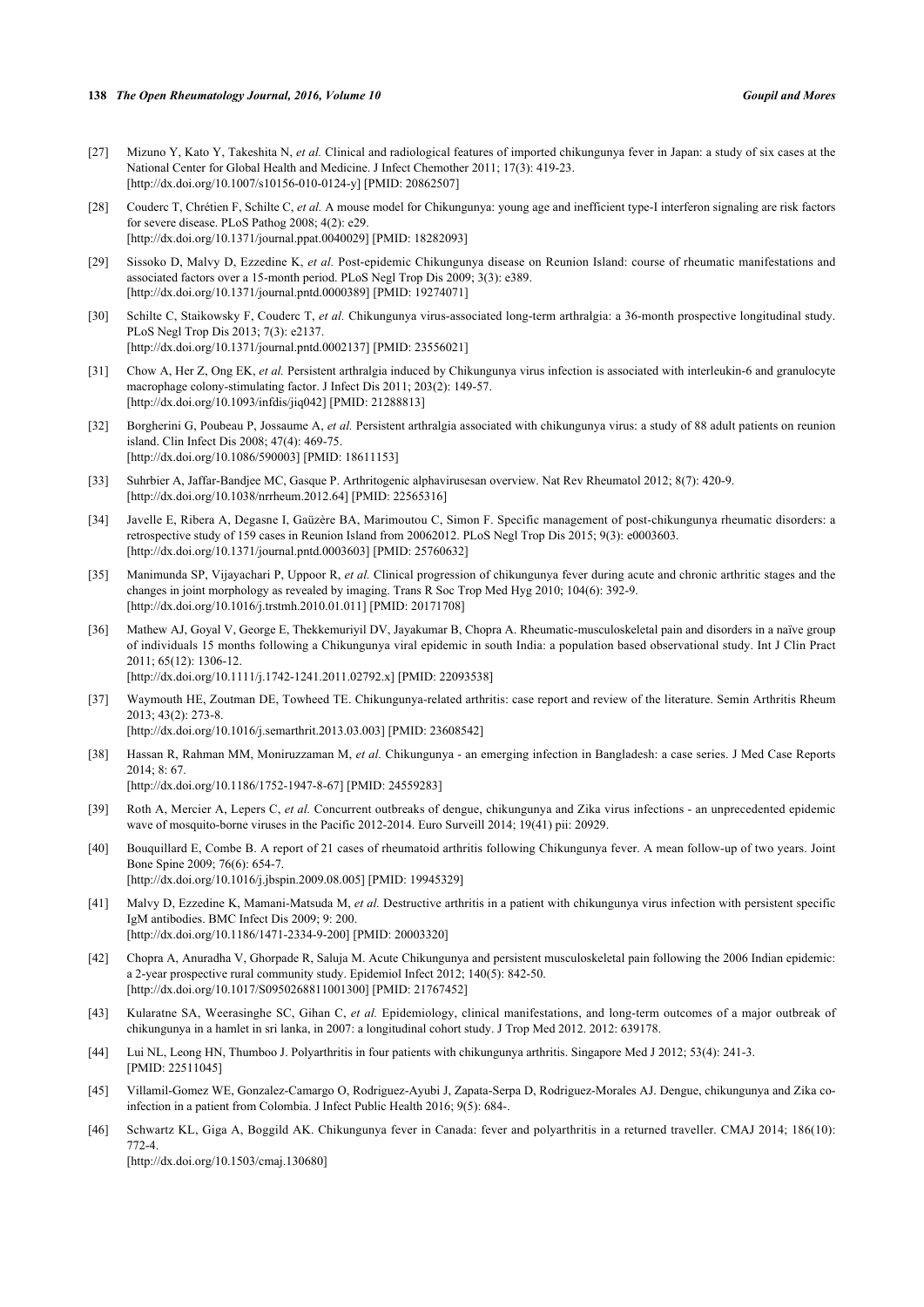- <span id="page-10-0"></span>[47] Carmona RJ, Shaikh S, Khalidi NA. Chikungunya viral polyarthritis. J Rheumatol 2008; 35(5): 935-6. [PMID: [18412299\]](http://www.ncbi.nlm.nih.gov/pubmed/18412299)
- <span id="page-10-1"></span>[48] Wauquier N, Becquart P, Nkoghe D, Padilla C, Ndjoyi-Mbiguino A, Leroy EM. The acute phase of Chikungunya virus infection in humans is associated with strong innate immunity and T CD8 cell activation. J Infect Dis 2011; 204(1): 115-23. [\[http://dx.doi.org/10.1093/infdis/jiq006\]](http://dx.doi.org/10.1093/infdis/jiq006) [PMID: [21628665](http://www.ncbi.nlm.nih.gov/pubmed/21628665)]
- <span id="page-10-2"></span>[49] Phuklia W, Kasisith J, Modhiran N, *et al.* Osteoclastogenesis induced by CHIKV-infected fibroblast-like synoviocytes: a possible interplay between synoviocytes and monocytes/macrophages in CHIKV-induced arthralgia/arthritis. Virus Res 2013; 177(2): 179-88. [\[http://dx.doi.org/10.1016/j.virusres.2013.08.011](http://dx.doi.org/10.1016/j.virusres.2013.08.011)] [PMID: [24012515\]](http://www.ncbi.nlm.nih.gov/pubmed/24012515)
- <span id="page-10-3"></span>[50] Rulli NE, Rolph MS, Srikiatkhachorn A, Anantapreecha S, Guglielmotti A, Mahalingam S. Protection from arthritis and myositis in a mouse model of acute chikungunya virus disease by bindarit, an inhibitor of monocyte chemotactic protein-1 synthesis. J Infect Dis 2011; 204(7): 1026-30. [\[http://dx.doi.org/10.1093/infdis/jir470](http://dx.doi.org/10.1093/infdis/jir470)] [PMID: [21881117\]](http://www.ncbi.nlm.nih.gov/pubmed/21881117)
- <span id="page-10-4"></span>[51] Noret M, Herrero L, Rulli N, *et al.* Interleukin 6, RANKL, and osteoprotegerin expression by chikungunya virus-infected human osteoblasts. The J Infect Dis 2012; 206(3): 455-7.
- <span id="page-10-5"></span>[52] Chaaitanya IK, Muruganandam N, Sundaram SG, *et al.* Role of proinflammatory cytokines and chemokines in chronic arthropathy in CHIKV infection. Viral Immunol 2011; 24(4): 265-71. [\[http://dx.doi.org/10.1089/vim.2010.0123](http://dx.doi.org/10.1089/vim.2010.0123)] [PMID: [21830898\]](http://www.ncbi.nlm.nih.gov/pubmed/21830898)
- <span id="page-10-6"></span>[53] Kelvin AA, Banner D, Silvi G, *et al.* Inflammatory cytokine expression is associated with chikungunya virus resolution and symptom severity. PLoS Negl Trop Dis 2011; 5(8): e1279. [\[http://dx.doi.org/10.1371/journal.pntd.0001279\]](http://dx.doi.org/10.1371/journal.pntd.0001279) [PMID: [21858242](http://www.ncbi.nlm.nih.gov/pubmed/21858242)]
- <span id="page-10-7"></span>[54] McQueen FM. Magnetic resonance imaging in early inflammatory arthritis: what is its role? Rheumatology (Oxford) 2000; 39(7): 700-6. [\[http://dx.doi.org/10.1093/rheumatology/39.7.700](http://dx.doi.org/10.1093/rheumatology/39.7.700)] [PMID: [10908686](http://www.ncbi.nlm.nih.gov/pubmed/10908686)]
- <span id="page-10-8"></span>[55] Singh SK, Unni SK. Chikungunya virus: host pathogen interaction. Rev Med Virol 2011; 21(2): 78-88. [\[http://dx.doi.org/10.1002/rmv.681\]](http://dx.doi.org/10.1002/rmv.681) [PMID: [21412934](http://www.ncbi.nlm.nih.gov/pubmed/21412934)]
- <span id="page-10-9"></span>[56] Solignat M, Gay B, Higgs S, Briant L, Devaux C. Replication cycle of chikungunya: a re-emerging arbovirus. Virology 2009; 393(2): 183-97. [\[http://dx.doi.org/10.1016/j.virol.2009.07.024](http://dx.doi.org/10.1016/j.virol.2009.07.024)] [PMID: [19732931\]](http://www.ncbi.nlm.nih.gov/pubmed/19732931)
- <span id="page-10-10"></span>[57] Rupp JC, Sokoloski KJ, Gebhart NN, Hardy RW. Alphavirus RNA synthesis and non-structural protein functions. J Gen Virol 2015; 96(9): 2483-500. [\[http://dx.doi.org/10.1099/jgv.0.000249](http://dx.doi.org/10.1099/jgv.0.000249)] [PMID: [26219641\]](http://www.ncbi.nlm.nih.gov/pubmed/26219641)
- <span id="page-10-11"></span>[58] Assuncao-Miranda I, Cruz-Oliveira C, Da Poian AT. Molecular mechanisms involved in the pathogenesis of alphavirus-induced arthritis. BioMed Res Int 2013. 2013:973516 [\[http://dx.doi.org/10.1155/2013/973516](http://dx.doi.org/10.1155/2013/973516)]
- <span id="page-10-12"></span>[59] Her Z, Malleret B, Chan M, Ong EK, *et al.* Active infection of human blood monocytes by Chikungunya virus triggers an innate immune response. J Immunol (Baltimore, Md : 1950) 2010; 184(10): 5903-13 . [\[http://dx.doi.org/10.4049/jimmunol.0904181\]](http://dx.doi.org/10.4049/jimmunol.0904181)
- <span id="page-10-13"></span>[60] Chen W, Foo SS, Sims NA, Herrero LJ, Walsh NC, Mahalingam S. Arthritogenic alphaviruses: new insights into arthritis and bone pathology. Trends Microbiol 2015; 23(1): 35-43. [\[http://dx.doi.org/10.1016/j.tim.2014.09.005\]](http://dx.doi.org/10.1016/j.tim.2014.09.005) [PMID: [25449049](http://www.ncbi.nlm.nih.gov/pubmed/25449049)]
- <span id="page-10-14"></span>[61] Simon F, Javelle E, Cabie A, *et al.* French guidelines for the management of chikungunya (acute and persistent presentations). November 2014. Med Mal Infect 2015; 45(7): 243-63. [\[http://dx.doi.org/10.1016/j.medmal.2015.05.007\]](http://dx.doi.org/10.1016/j.medmal.2015.05.007) [PMID: [26119684](http://www.ncbi.nlm.nih.gov/pubmed/26119684)]
- <span id="page-10-15"></span>[62] Chopra A, Saluja M, Venugopalan A. Effectiveness of chloroquine and inflammatory cytokine response in patients with early persistent musculoskeletal pain and arthritis following chikungunya virus infection. Arthritis Rheumatol 2014; 66(2): 319-26. [\[http://dx.doi.org/10.1002/art.38221](http://dx.doi.org/10.1002/art.38221)] [PMID: [24504804\]](http://www.ncbi.nlm.nih.gov/pubmed/24504804)
- <span id="page-10-16"></span>[63] Couderc T, Lecuit M. Chikungunya virus pathogenesis: From bedside to bench. Antiviral Res 2015; 121: 120-31. [\[http://dx.doi.org/10.1016/j.antiviral.2015.07.002\]](http://dx.doi.org/10.1016/j.antiviral.2015.07.002) [PMID: [26159730](http://www.ncbi.nlm.nih.gov/pubmed/26159730)]
- <span id="page-10-17"></span>[64] Ravichandran R, Manian M. Ribavirin therapy for Chikungunya arthritis. J Infect Dev Ctries 2008; 2(2): 140-2. [\[http://dx.doi.org/10.3855/T2.2.140\]](http://dx.doi.org/10.3855/T2.2.140) [PMID: [19738340](http://www.ncbi.nlm.nih.gov/pubmed/19738340)]
- <span id="page-10-18"></span>[65] Morrison CR, Plante KS, Heise MT. Chikungunya virus: current perspectives on a reemerging virus. Microbiol Spectr 2016; 4(3) [\[http://dx.doi.org/10.1128/microbiolspec.EI10-0017-2016](http://dx.doi.org/10.1128/microbiolspec.EI10-0017-2016)] [PMID: [27337473\]](http://www.ncbi.nlm.nih.gov/pubmed/27337473)
- <span id="page-10-19"></span>[66] Chang LJ, Dowd KA, Mendoza FH, *et al.* Safety and tolerability of chikungunya virus-like particle vaccine in healthy adults: a phase 1 doseescalation trial. Lancet 2014; 384(9959): 2046-52. [\[http://dx.doi.org/10.1016/S0140-6736\(14\)61185-5\]](http://dx.doi.org/10.1016/S0140-6736(14)61185-5) [PMID: [25132507](http://www.ncbi.nlm.nih.gov/pubmed/25132507)]
- <span id="page-10-20"></span>[67] Ramsauer K, Schwameis M, Firbas C, *et al.* Immunogenicity, safety, and tolerability of a recombinant measles-virus-based chikungunya vaccine: a randomised, double-blind, placebo-controlled, active-comparator, first-in-man trial. Lancet Infect Dis 2015; 15(5): 519-27. [\[http://dx.doi.org/10.1016/S1473-3099\(15\)70043-5\]](http://dx.doi.org/10.1016/S1473-3099(15)70043-5) [PMID: [25739878](http://www.ncbi.nlm.nih.gov/pubmed/25739878)]